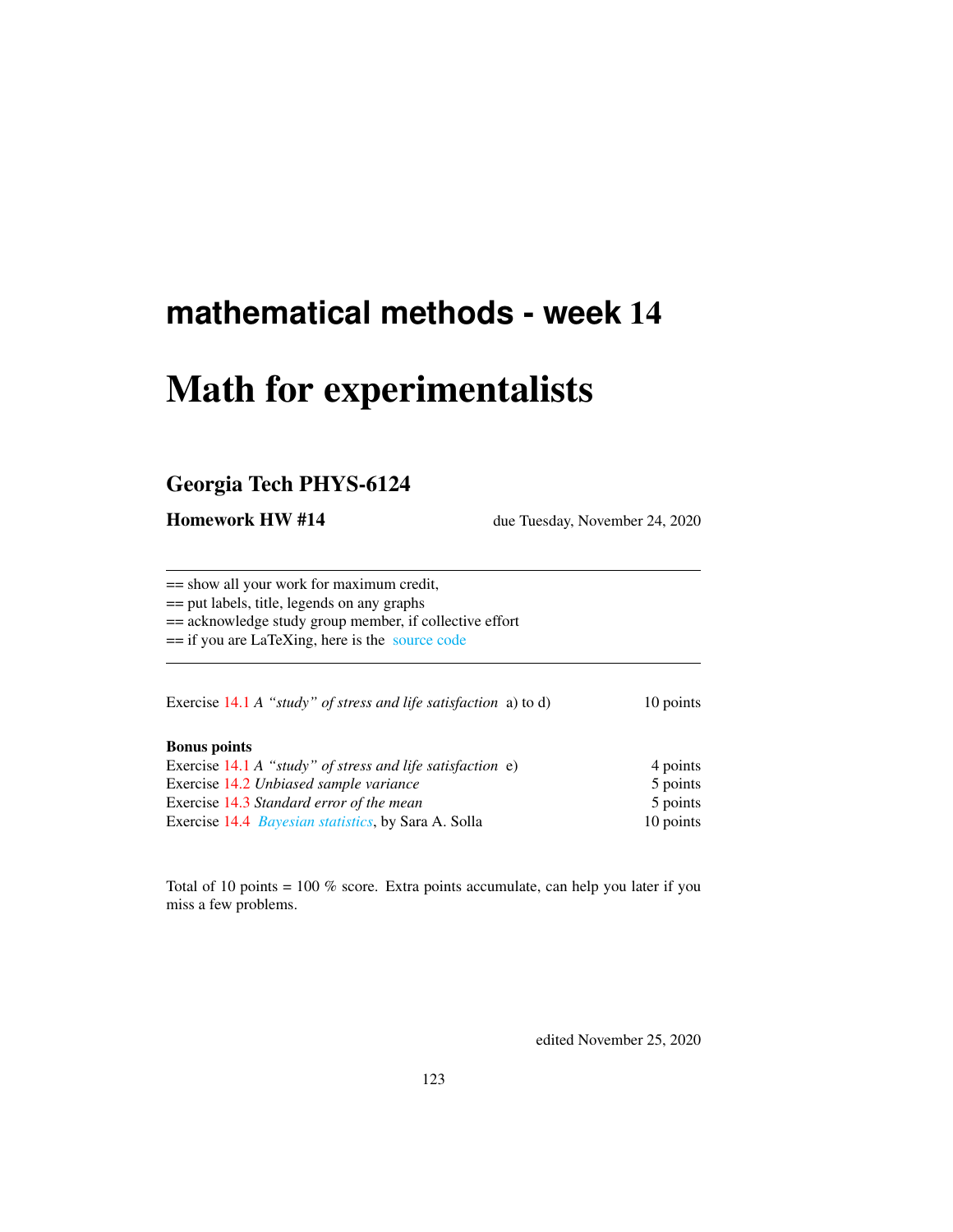### Week 14 syllabus November 17, 2020

For this week's lectures read about the binomial theorem, Poisson and Gaussian distributions in AWH Chapter 23 *Probability and statistics* [\(click here\).](http://ChaosBook.org/library/ArWeHa13chap23.pdf) The fastest way to watch any week's lecture videos is by letting YouTube run the [course playlist \(click](https://www.youtube.com/watch?v=fWf3YwDYriY&list=PLVcaOb64gCp-J115RvfOhE1Yb4s584Mho&index=144) [here\).](https://www.youtube.com/watch?v=fWf3YwDYriY&list=PLVcaOb64gCp-J115RvfOhE1Yb4s584Mho&index=144)

- Sara A Solla: *Linear and nonlinear dimensionality reduction: applications to*  $\rightarrow$ *neural data, or - The unreasonable effectiveness of linear algebra. (1:08 hour)*
- **National [Sara A. Solla'](https://www.feinberg.northwestern.edu/faculty-profiles/az/profile.html?xid=16584)s [lecture notes:](http://ChaosBook.org/~predrag/courses/PHYS-6124-20/GATech_111720.pdf) Neural recordings; Principal Components Analysis** (PCA); Singular Value Decomposition (SVD); ISOMAP nonlinear dimensionality reduction; Multidimensional scaling.
- *Clip 2 Ignacio Taboada- Probability, Uncertainty, probability density functions, error matrix (20 min)*
- **[Ignacio Taboada](http://www.taboada.gatech.edu/)** [lecture notes.](http://ChaosBook.org/~predrag/courses/PHYS-6124-20/Probability_and_uncertainty_1.pdf)
- *Clip 3 Distributions: binomial, normal, uniform, moments, quantiles. Monte Carlo (why you need the uniform distribution) (19 min)*
- Ignacio Taboada [lecture notes.](http://ChaosBook.org/~predrag/courses/PHYS-6124-20/Distributions.pdf)
- *Clip 4 central limit theorem (why you need normal dist) (2 min)*
- *Clip 5 Multi-dimensional PDFs (13 min)*
- *Clip 6 Error propagation: Covariances add! Covariances add! Covariances add! Three times :) (18 min)*
- Ignacio Taboada [lecture notes.](http://ChaosBook.org/~predrag/courses/PHYS-6124-20/Multi-Dpdf.pdf)

#### Optional reading

- Discussion 1, Sara A Solla: *A physicist turns neuroscientist. You can do anything. Progress in brain science. What is consciousness. What we know. The rest is speculation. Much speculation. (57 min)*
- *Rant This is a kindergarten course. A professional should teach it, so I can teach you stuff that nobody teaches you here. (4 min)*
- *Sermon Thanksgiving is upon us, don't be stupid (3 min)*

# 14.1 Optional reading: Bayesian statistics

Sara A. Solla

Natural sciences aim at abstracting general principles from the observation of natural phenomena. Such observations are always affected by instrumental restrictions and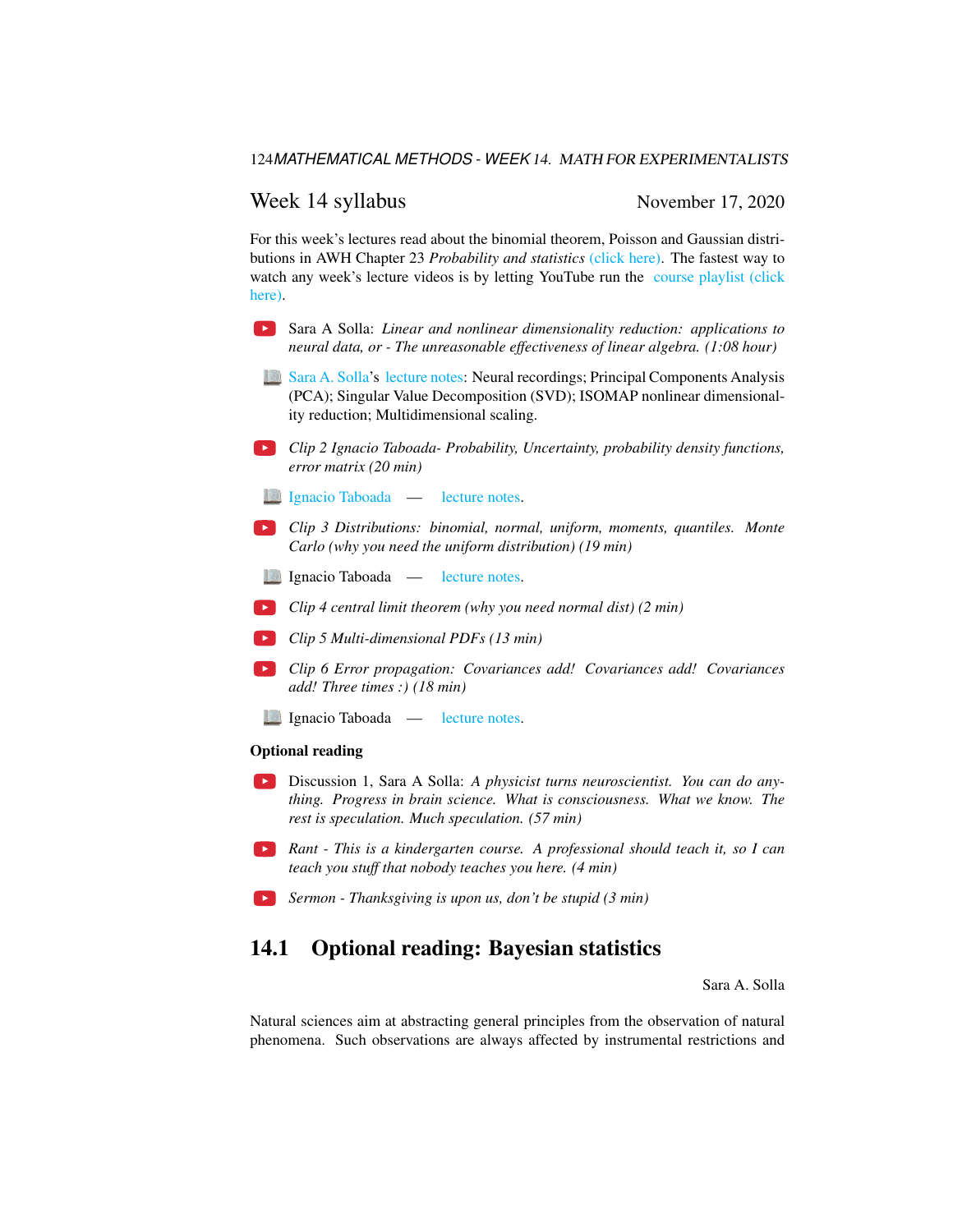limited measurement time. The available information is thus imperfect and to some extent unreliable; scientists in general and physicists in particular thus have to face the task of extracting valid inferences from noisy and incomplete data. Bayesian probability theory provides a systematic framework for quantitative reasoning in the face of such uncertainty.

In this lecture (not given in the Fall 2020 course) we will focus on the problem of inferring a probabilistic relationship between a dependent and an independent variable. We will review the concepts of joint and conditional probability distributions, and justify the commonly adopted Gaussian assumption on the basis of maximal entropy arguments. We will state Bayes' theorem and discuss its application to the problem of integrating prior knowledge about the variables of interest with the information provided by the data in order to optimally update our knowledge about these variables. We will introduce and discuss Maximum Likelihood (ML) and Maximum A Posteriori (MAP) for optimal inference. These methods provide a solution to the problem of specifying optimal values for the parameters in a model for the relationship between independent and dependent variables. We will discuss the general formulation of this framework, and demonstrate that it validates the method of minimizing the sum-ofsquared-errors in the case of Gaussian distributions.

- A quick but superficial read: Matthew R. Francis, *[So what's all the fuss about](http://galileospendulum.org/2013/06/07/so-whats-all-the-fuss-about-bayesian-statistics/) [Bayesian statistics?](http://galileospendulum.org/2013/06/07/so-whats-all-the-fuss-about-bayesian-statistics/)*
- Reading: Lyons [\[3\]](#page-4-1), *Bayes and Frequentism: a particle physicist's perspective* [\(click here\)](http://ChaosBook.org/library/Lyons13.pdf)

## 14.2 Statistics for experimentalists: desiderata

I have solicited advice from my experimental colleagues. You tell me how to cover this in less than two semesters :)

2012-09-24 Ignacio Taboada Cover least squares. To me, this is the absolute most basic thing you need to know about data fitting - and usually I use more advanced methods.

For a few things that particle and astroparticle people do often for hypothesis testing, read Li and Ma [\[2\]](#page-4-2), *Analysis methods for results in gamma-ray astronomy*, and Feldman and Cousins [\[1\]](#page-4-3) *Unified approach to the classical statistical analysis of small signals*. Both papers are too advanced to cover in this course, but the idea of hypothesis testing can be studied in simpler cases.

- 2012-09-24 Peter Dimon thoughts on how to teach math methods needed by experimentlists:
	- 1. Probability theory
		- (a) Inference
		- (b) random walks
		- (c) Conditional probability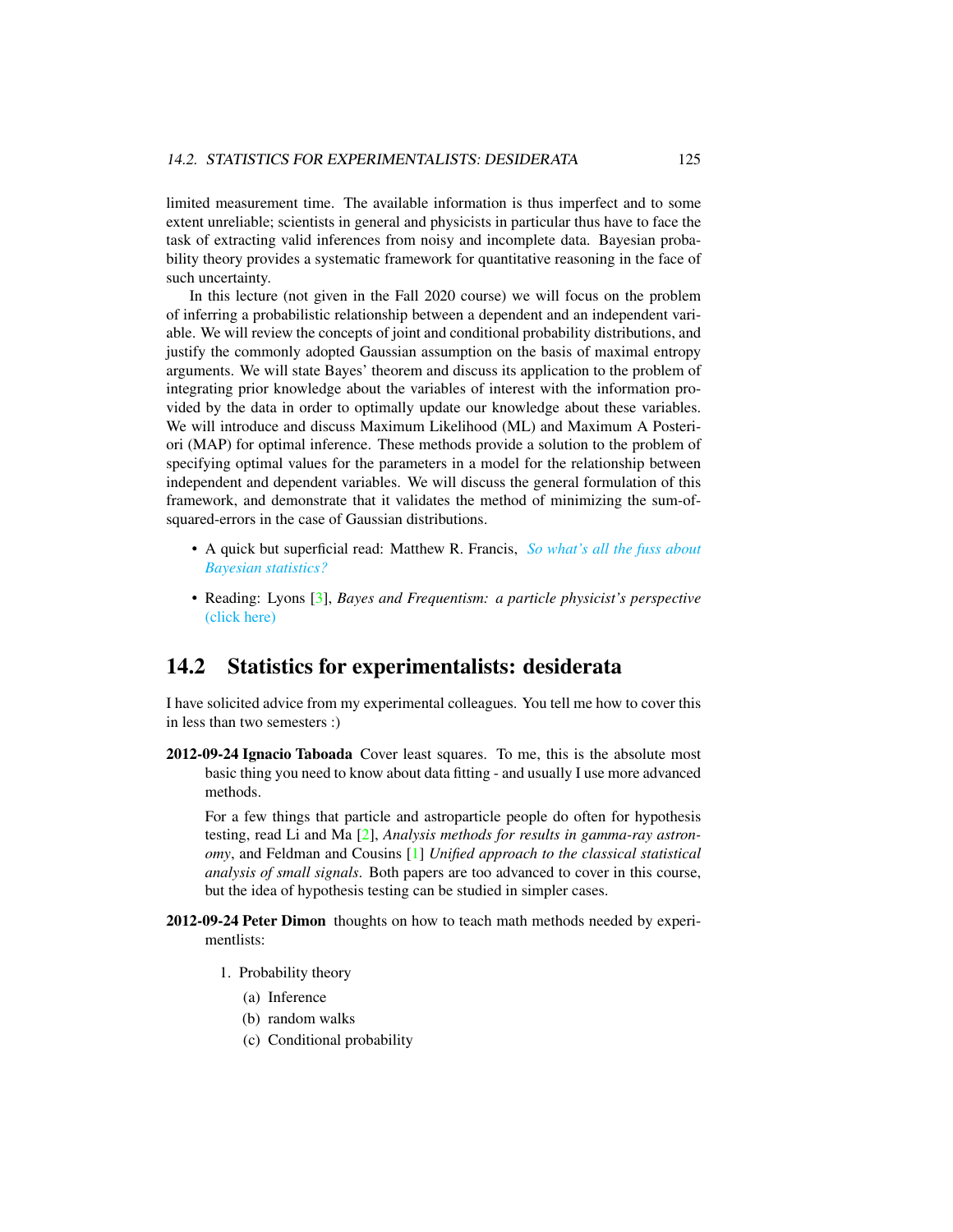#### 126*MATHEMATICAL METHODS - WEEK* 14. MATH FOR EXPERIMENTALISTS

- (d) Bayes rule (another look at diffusion)
- (e) Machlup has a classic paper on analysing simple on-off random spectrum. Hand out to students. (no Baysians use of information that you do not have) (Peter takes a dim view)
- 2. Fourier transforms
- 3. power spectrum Wiener-Kitchen for correlation function
	- (a) works for stationary system
	- (b) useless on drifting system (tail can be due to drift only)
	- (c) must check whether the data is stationary
- 4. measure: power spectrum, work in Fourier space
	- (a) do this always in the lab
- 5. power spectra for processes: Brownian motion,
	- (a) Langevin  $\rightarrow$  get Lorenzian
	- (b) connect to diffusion equation
- 6. they need to know:
	- (a) need to know contour integral to get from Langevin power spectrum, to the correlation function
- 7. why is power spectrum Lorenzian look at the tail  $1/\omega^2$ 
	- (a) because the cusp at small times that gives the tails
	- (b) flat spectrum at origin gives long time lack of correlation
- 8. position is not stationary
	- (a) diffusion
- 9. Green's function
	- (a)  $\delta$  fct  $\rightarrow$  Gaussian + additivity
- 10. Nayquist theorem
	- (a) sampling up to a Nayquist theorem (easy to prove)
- 11. Other processes:
	- (a) what signal you expect for a given process
- 12. Fluctuation-dissipation theorem
	- (a) connection to response function (lots of them measure that)
	- (b) for Brownian motion power spectrum related to imaginary part of response function
- 13. Use *Numerical Recipes* (stupid on correlation functions)
	- (a) zillion filters (murky subject)
	- (b) Kalman (?)
- 14. (last 3 lecturs)
	- (a) how to make a measurement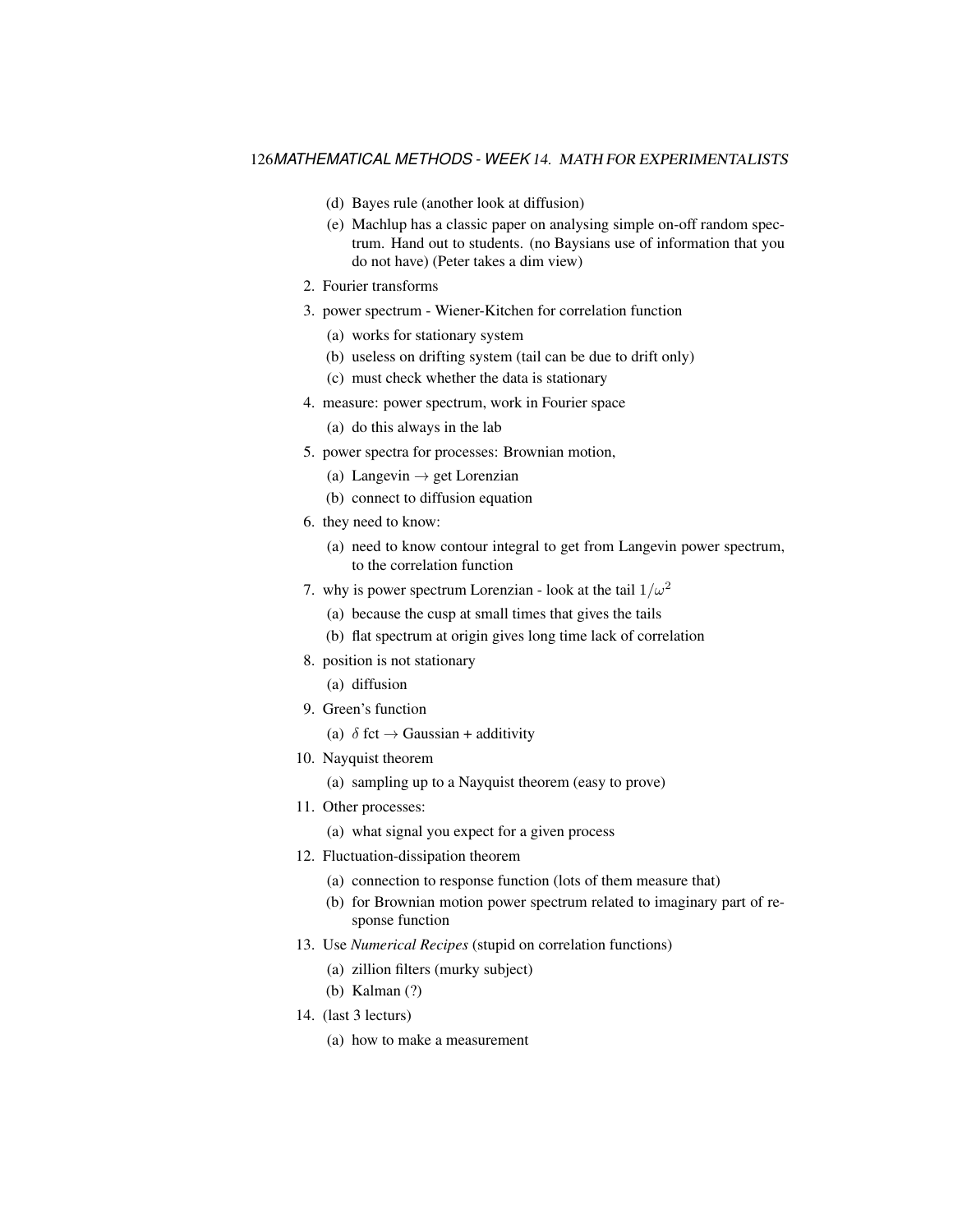(b) finite time sampling rates (be intelligent about it)

PS: Did I suggest all that? I thought I mentioned, like, three things.

Did you do the diffusion equation? It's an easy example for PDEs, Green's function, etc. And it has an unphysically infinite speed of information, so you can add a wave term to make it finite. This is called the Telegraph Equation (it was originally used to describe damping in transmission lines).

What about Navier-Stokes? There is a really cool exact solution (stationary) in two-dimensions called Jeffery-Hamel flow that involves elliptic functions and has a symmetry-breaking. (It's outlined in Landau and Lifshitz, *Fluid Dynamics*).

#### 2012-09-24 Mike Schatz .

- 1. 1D bare minimum:
	- (a) temporal signal, time series analysis
	- (b) discrete Fourier transform, FFT in 1 and 2D exercises
	- (c) make finite set periodic
- 2. Image processing:
	- (a) Fourier transforms, correlations,
	- (b) convolution, particle tracking
- 3. PDEs in 2D (Matlab): will give it to Predrag (Predrag is still waiting)

## References

- <span id="page-4-3"></span>[1] G. J. Feldman and R. D. Cousins, ["Unified approach to the classical statistical](http://dx.doi.org/10.1103/PhysRevD.57.3873) [analysis of small signals",](http://dx.doi.org/10.1103/PhysRevD.57.3873) Phys. Rev. D 57[, 3873–3889 \(1998\).](https://doi.org/10.1103/PhysRevD.57.3873)
- <span id="page-4-2"></span>[2] T.-P. Li and Y.-Q. Ma, ["Analysis methods for results in gamma-ray astronomy",](http://dx.doi.org/10.1086/161295) Astrophys. J. 272[, 317–324 \(1983\).](https://doi.org/10.1086/161295)
- <span id="page-4-1"></span>[3] L. Lyons, ["Bayes and Frequentism: a particle physicist's perspective",](http://dx.doi.org/10.1080/00107514.2012.756312) [Contem](https://doi.org/10.1080/00107514.2012.756312)[porary Physics](https://doi.org/10.1080/00107514.2012.756312) 54, 1–16 (2013).

# **Exercises**

<span id="page-4-0"></span>14.1. A "study" of stress and life satisfaction.

Participants completed a measure on how stressed they were feeling (on a 1 to 30 scale) and a measure of how satisfied they felt with their lives (measured on a 1 to 10 scale). Participants' scores are given in table [14.1.](#page-5-1)

You can do this homework with pencil and paper, in Excel, Python, whatever: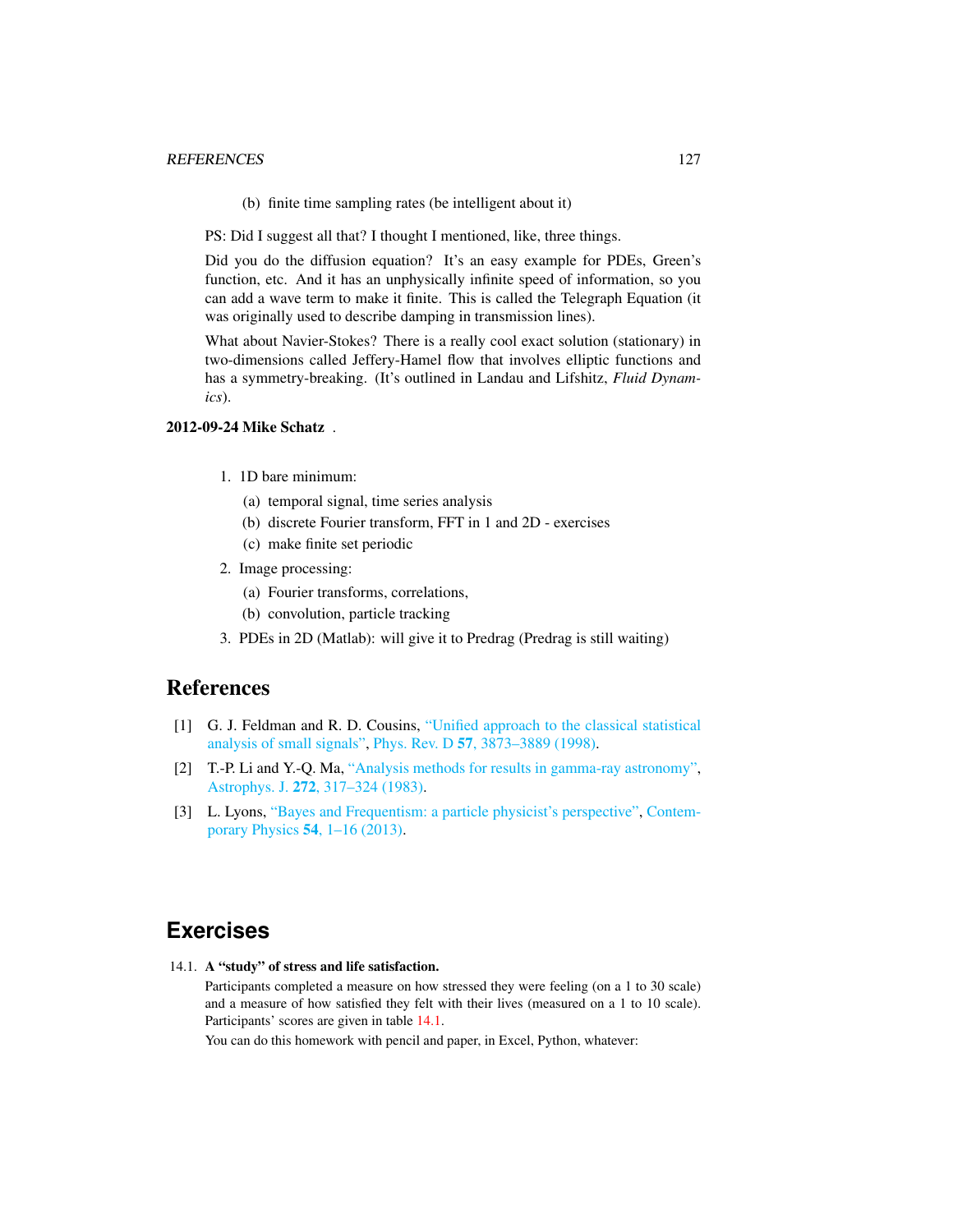| Participant | Stress score $(X)$ | Life Satisfaction (Y) |
|-------------|--------------------|-----------------------|
|             |                    |                       |
| 2           | 25                 |                       |
| 3           | 19                 |                       |
|             |                    |                       |
| 5           | 23                 |                       |
| 6           |                    |                       |
|             | 11                 |                       |
|             | 22                 |                       |
| 9           | 25                 |                       |
|             | 10                 |                       |

<span id="page-5-1"></span>Table 14.1: Stress vs. satisfaction for a sample of 10 individuals.

- a) Calculate the average stress and satisfaction.
- b) Calculate the variance of each.
- c) Plot Y vs. X.
- d) Calculate the correlation coefficient matrix and indicate the value of the covariance.
- e) Bonus: Read [the article](https://www.economist.com/graphic-detail/2013/05/02/money-can-buy-happiness) on "The Economist" (if you can get past the paywall), or, more seriously, [D. Kahneman and A. Deaton](https://www.pnas.org/content/107/38/16489.full) -the 2002 Nobel Memorial Prize in Economic Sciences- about the correlation between income and happiness. Report on your conclusions.
- <span id="page-5-0"></span>14.2. **Unbiased sample variance.** Empirical estimates of the mean  $\hat{\mu}$  and the variance  $\hat{\sigma}^2$  are said to be "unbiased" if their expectations equal the exact values,

<span id="page-5-3"></span>
$$
\mathbb{E}[\hat{\mu}] = \mu, \qquad \mathbb{E}[\hat{\sigma}^2] = \sigma^2. \tag{14.1}
$$

(a) Verify that the empirical mean

<span id="page-5-2"></span>
$$
\hat{\mu} = \frac{1}{N} \sum_{i=1}^{N} a_i
$$
\n(14.2)

is unbiased.

(b) Show that the naive empirical estimate for the *sample variance*

$$
\bar{\sigma}^2 = \frac{1}{N} \sum_{i=1}^{N} (a_i - \hat{\mu})^2 = \frac{1}{N} \sum_{i=1}^{N} a_i^2 - \frac{1}{N^2} \left( \sum_{i=1}^{N} a_i \right)^2
$$

is biased. Hint: note that in evaluating  $\mathbb{E}[\cdots]$  you have to separate out the diagonal terms in

$$
\left(\sum_{i=1}^{N} a_i\right)^2 = \sum_{i=1}^{N} a_i^2 + \sum_{i \neq j}^{N} a_i a_j.
$$
 (14.3)

(c) Show that the empirical estimate of form

$$
\hat{\sigma}^2 = \frac{1}{N-1} \sum_{i=1}^{N} (a_i - \hat{\mu})^2, \qquad (14.4)
$$